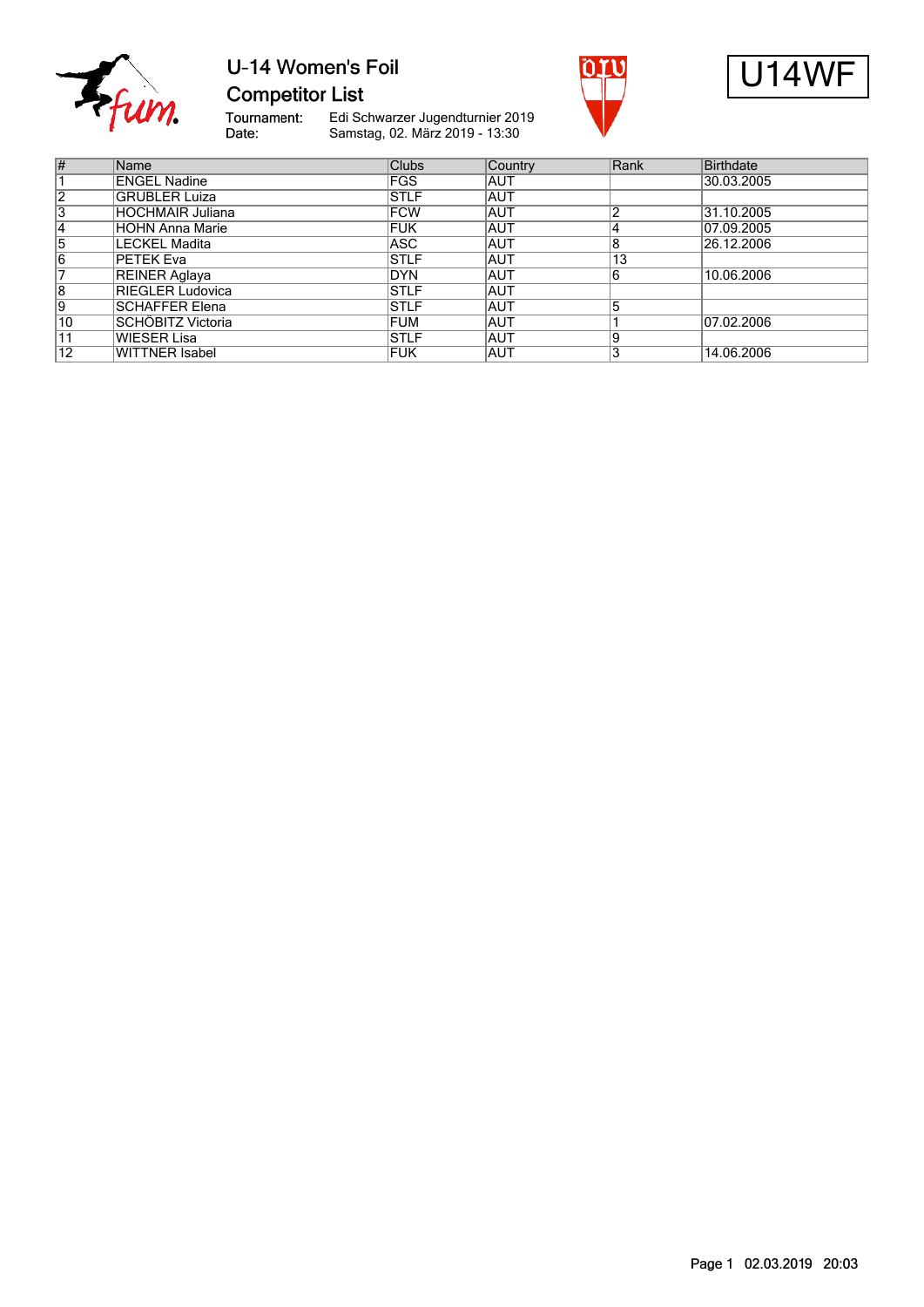|                                                                                        | Edi Schwarzer Jugendturnier 2019                                                                                                |  |  |  |  |  |  |  |  |  |  |
|----------------------------------------------------------------------------------------|---------------------------------------------------------------------------------------------------------------------------------|--|--|--|--|--|--|--|--|--|--|
| Moedling                                                                               |                                                                                                                                 |  |  |  |  |  |  |  |  |  |  |
| Samstag, 02. März 2019                                                                 |                                                                                                                                 |  |  |  |  |  |  |  |  |  |  |
|                                                                                        | U-14 Women's Foil                                                                                                               |  |  |  |  |  |  |  |  |  |  |
| Total # of competitors: 12<br>Total # of pools: 2                                      |                                                                                                                                 |  |  |  |  |  |  |  |  |  |  |
| Round 1                                                                                | 2 pools of 6<br>All competitors (100%) promoted to the next round                                                               |  |  |  |  |  |  |  |  |  |  |
| Round 2                                                                                | 2 pools of 6<br>9 (75,00% of 12) competitors promoted to the next round<br>Use the combined pool results to seed the next round |  |  |  |  |  |  |  |  |  |  |
| Round 3<br>Incomplete DE table of 16 fenced through the finals, no fence-off for third |                                                                                                                                 |  |  |  |  |  |  |  |  |  |  |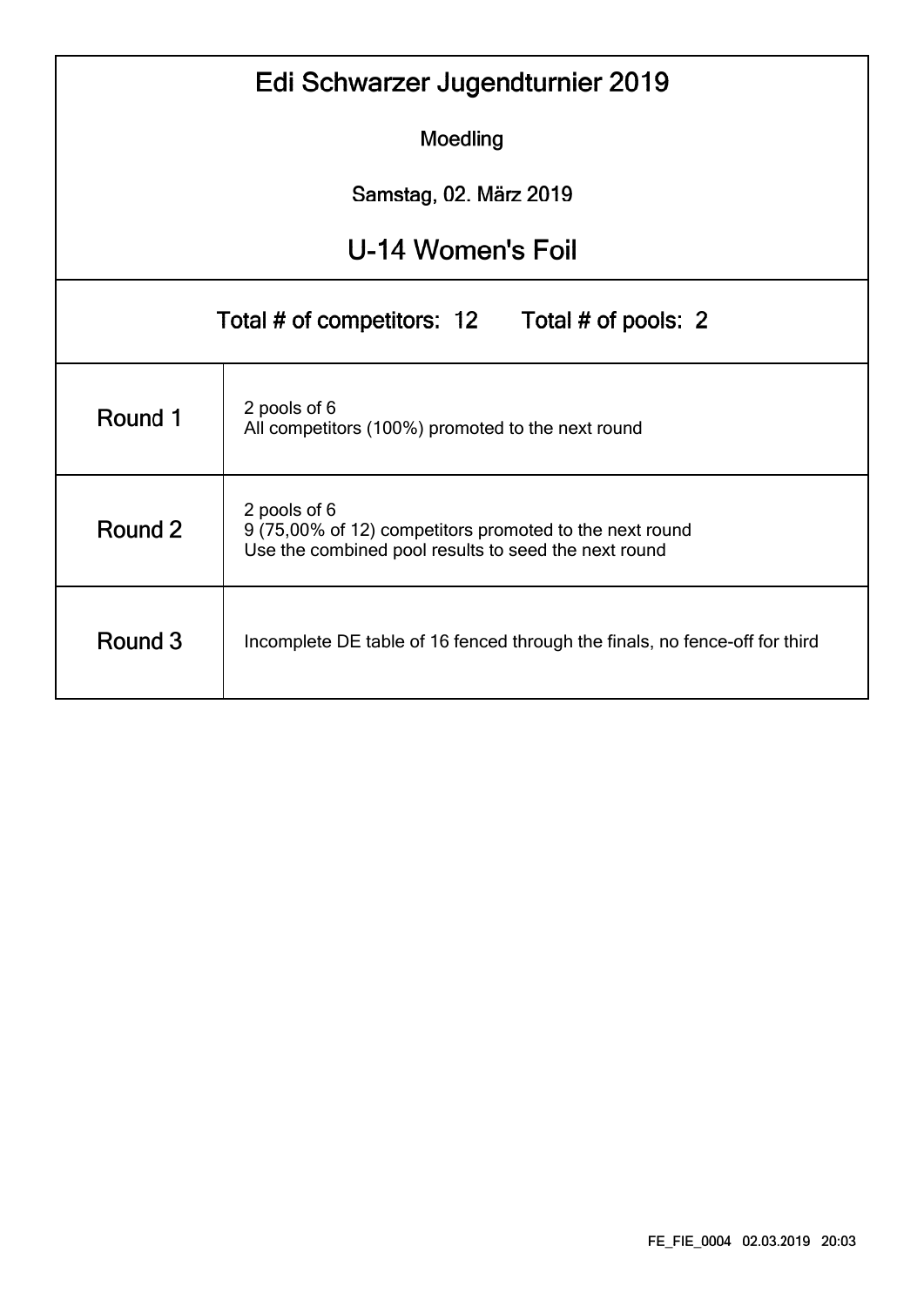

# U-14 Women's Foil



Tournament:<br>Date: FIE Document:



| Seed            | Name                    | Club        | Country    | Rank | <b>Notes</b> |
|-----------------|-------------------------|-------------|------------|------|--------------|
|                 | SCHÖBITZ Victoria       | <b>FUM</b>  | <b>AUT</b> |      |              |
| 12              | <b>HOCHMAIR Juliana</b> | <b>FCW</b>  | <b>AUT</b> |      |              |
| 3               | WITTNER Isabel          | <b>FUK</b>  | <b>AUT</b> |      |              |
|                 | <b>HOHN Anna Marie</b>  | <b>FUK</b>  | <b>AUT</b> |      |              |
| 5               | <b>ISCHAFFER Elena</b>  | <b>STLF</b> | <b>AUT</b> |      |              |
| 6               | REINER Aglaya           | DYN         | <b>AUT</b> |      |              |
|                 | LECKEL Madita           | ASC         | <b>AUT</b> | R    |              |
| 8               | WIESER Lisa             | <b>STLF</b> | <b>AUT</b> | ۱9   |              |
| Ι9              | PETEK Eva               | <b>STLF</b> | <b>AUT</b> | 13   |              |
| 10              | <b>GRÜBLER Luiza</b>    | <b>STLF</b> | <b>AUT</b> |      |              |
|                 | <b>ENGEL Nadine</b>     | <b>FGS</b>  | <b>AUT</b> |      |              |
| $\overline{12}$ | RIEGLER Ludovica        | <b>STLF</b> | <b>AUT</b> |      |              |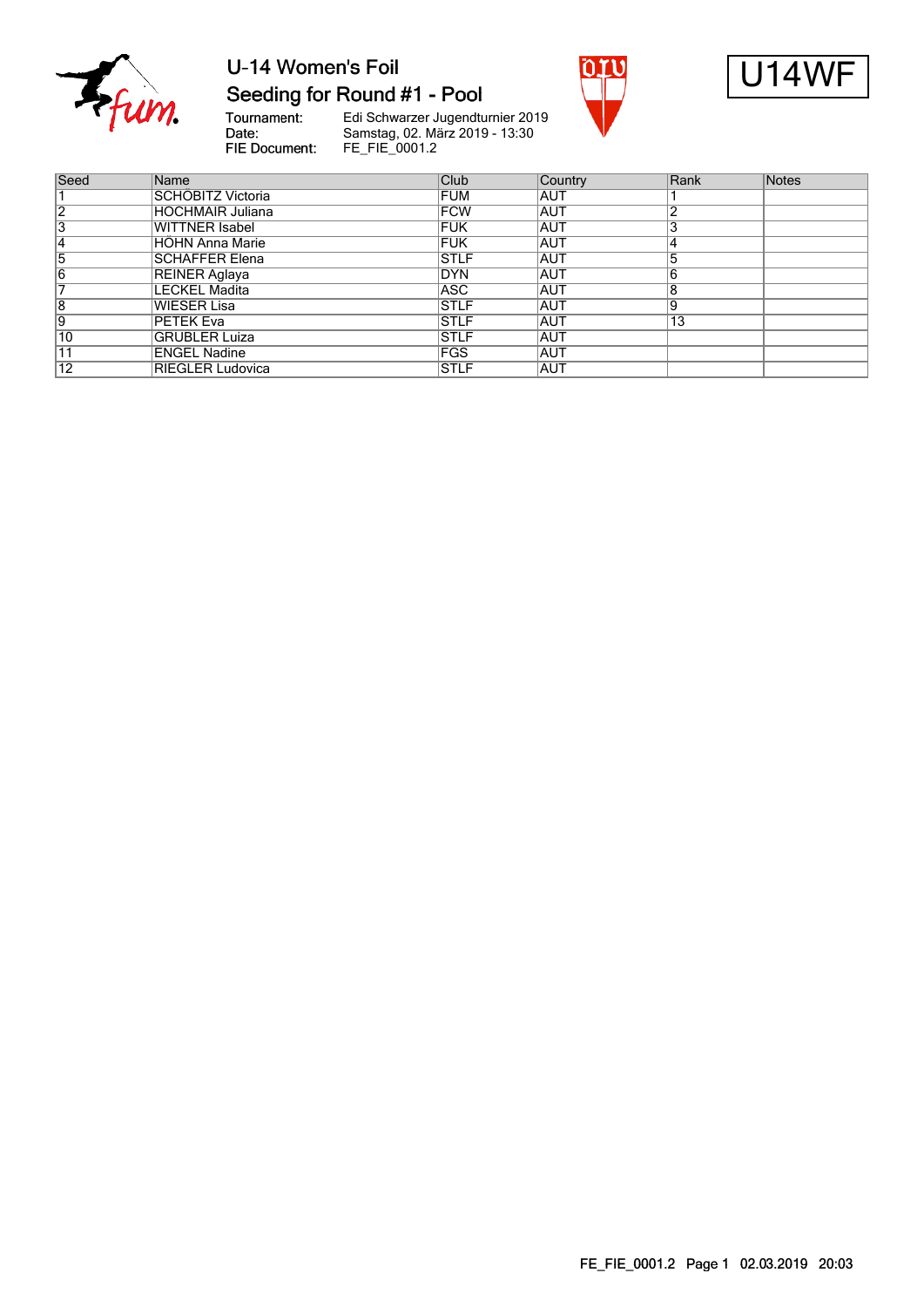

#### U-14 Women's Foil **Round #1 Pool Results**





Tournament: Date: FIE Document:

|                     | Strip 8               | Referee(s):              |                         |                |                |                |                |                |                |                |      |        |           |       |
|---------------------|-----------------------|--------------------------|-------------------------|----------------|----------------|----------------|----------------|----------------|----------------|----------------|------|--------|-----------|-------|
|                     | 13:30                 | KAIN Martin (AFCS / AUT) |                         |                |                |                |                |                |                |                |      |        |           |       |
| Name                |                       | <b>Affiliation</b>       | #                       |                | $\overline{2}$ | 3              | 4              | 5              | 6              | v              |      | V/M TS | <b>TR</b> | Ind   |
| <b>WIESER Lisa</b>  |                       | STLF / AUT               | 1                       |                | V <sub>5</sub> | V5             | D1             | D1             | D <sub>2</sub> | $\overline{2}$ | 0,40 | 14     | 18        | $-4$  |
| PETEK Eva           |                       | STLF / AUT               | $\overline{2}$          | D1             |                | D <sub>2</sub> | D <sub>4</sub> | D <sub>0</sub> | V3             | 1              | 0,20 | 10     | 20        | $-10$ |
| <b>ENGEL Nadine</b> |                       | FGS / AUT                | 3                       | D <sub>2</sub> | V <sub>3</sub> |                | D1             | D <sub>2</sub> | D <sub>0</sub> | 1              | 0,20 | 8      | 22        | $-14$ |
|                     | HÖHN Anna Marie       | FUK / AUT                | $\overline{\mathbf{4}}$ | V5             | V5             | V5             |                | V <sub>5</sub> | D1             | 4              | 0,80 | 21     | 15        | 6     |
|                     | <b>SCHAFFER Elena</b> | STLF / AUT               | 5                       | V5             | V <sub>5</sub> | V5             | D4             |                | D <sub>1</sub> | 3              | 0,60 | 20     | 13        | 7     |
|                     | SCHÖBITZ Victoria     | FUM / AUT                | 6                       | V5             | D <sub>2</sub> | V5             | V <sub>5</sub> | V <sub>5</sub> |                | 4              | 0,80 | 22     | 7         | 15    |

| η                     | Strip 3                 | Referee(s):                |                |                |                |                |                |                |                |                |      |    |    |                 |
|-----------------------|-------------------------|----------------------------|----------------|----------------|----------------|----------------|----------------|----------------|----------------|----------------|------|----|----|-----------------|
|                       | 14:10                   | SCHIEBEL Paul (UFCW / AUT) |                |                |                |                |                |                |                |                |      |    |    |                 |
| Name                  |                         | Affiliation                | #              |                | $\overline{2}$ | 3              | $\overline{4}$ | 5              | 6              | v              |      |    |    | $V/M$ TS TR Ind |
| <b>GRÜBLER Luiza</b>  |                         | STLF / AUT                 |                |                | V5             | D <sub>2</sub> | D <sub>0</sub> | D <sub>1</sub> | D <sub>2</sub> |                | 0,20 | 10 | 23 | $-13$           |
|                       | <b>RIEGLER Ludovica</b> | STLF / AUT                 | $\overline{2}$ | D <sub>3</sub> |                | D4             | D <sub>4</sub> | D <sub>0</sub> | D <sub>2</sub> | $\mathbf 0$    | 0,00 | 13 | 25 | $-12$           |
| <b>LECKEL Madita</b>  |                         | ASC / AUT                  | 3              | V5             | V5             |                | D <sub>0</sub> | D <sub>0</sub> | D1             | $\overline{2}$ | 0,40 | 11 | 15 | -4              |
|                       | <b>HOCHMAIR Juliana</b> | FCW / AUT                  | $\overline{4}$ | V5             | V <sub>5</sub> | V <sub>3</sub> |                | D <sub>4</sub> | D <sub>2</sub> | 3              | 0,60 | 19 | 14 | 5               |
| <b>REINER Aglaya</b>  |                         | DYN / AUT                  | 5              | V5             | V <sub>5</sub> | V <sub>3</sub> | V <sub>5</sub> |                | V <sub>5</sub> | 5              | 1,00 | 23 | 5  | 18              |
| <b>WITTNER Isabel</b> |                         | FUK / AUT                  | 6              | V5             | V5             | V3             | V <sub>5</sub> | D <sub>0</sub> |                | 4              | 0,80 | 18 | 12 | -6              |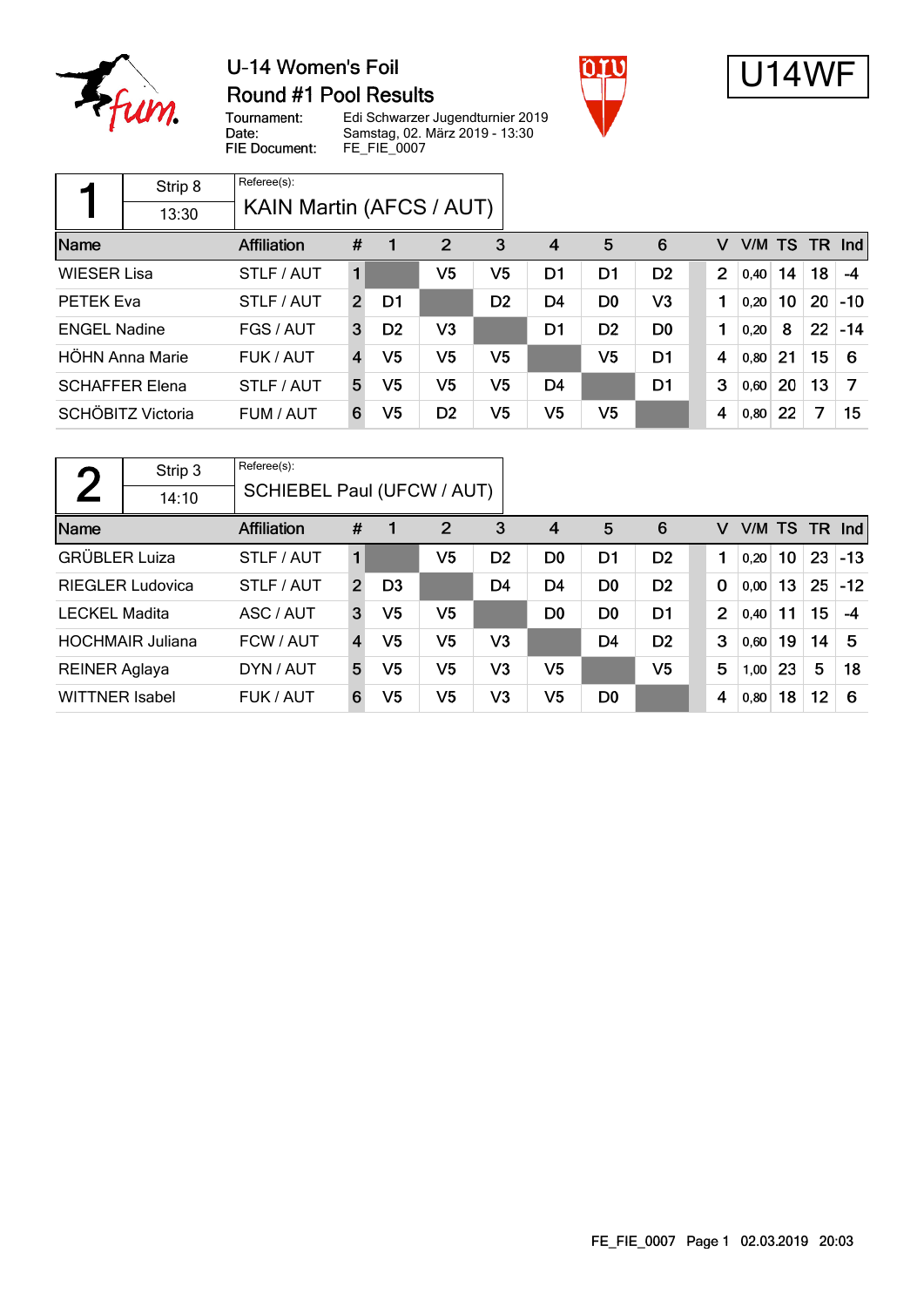

#### U-14 Women's Foil Seeding for Round #2 - Pool





Tournament:<br>Date: FIE Document:

| Seed           | Name                    | Club        | Country    | V  | V/M            | <b>TS</b> | <b>TR</b> | Ind   | Notes           |
|----------------|-------------------------|-------------|------------|----|----------------|-----------|-----------|-------|-----------------|
|                | <b>REINER Aglaya</b>    | DYN!        | <b>AUT</b> | 5  | 1.00           | 23        | 5         | $+18$ | <b>Advanced</b> |
| $\overline{2}$ | SCHÖBITZ Victoria       | <b>FUM</b>  | <b>AUT</b> | 4  | 0.80           | 22        |           | $+15$ | Advanced        |
| 3              | <b>HÖHN Anna Marie</b>  | <b>FUK</b>  | <b>AUT</b> | 14 | 0.80           | 21        | 15        | +6    | Advanced        |
| 14             | <b>WITTNER Isabel</b>   | <b>FUK</b>  | <b>AUT</b> | 4  | 0,80           | 18        | 12        | $+6$  | <b>Advanced</b> |
| 5              | <b>SCHAFFER Elena</b>   | <b>STLF</b> | <b>AUT</b> | 3  | 0.60           | 20        | 13        | $+7$  | Advanced        |
| 6              | <b>HOCHMAIR Juliana</b> | <b>FCW</b>  | AUT        | 3  | 0.60           | 19        | 14        | $+5$  | Advanced        |
|                | <b>WIESER Lisa</b>      | <b>STLF</b> | <b>AUT</b> | 2  | $ 0.40\rangle$ | 14        | 18        | -4    | Advanced        |
| 8              | <b>LECKEL Madita</b>    | ASC.        | <b>AUT</b> | 2  | $ 0.40\rangle$ | 11        | 15        | $-4$  | Advanced        |
| Ι9             | PETEK Eva               | <b>STLF</b> | AUT        |    | 0,20           | 10        | 20        | $-10$ | Advanced        |
| 10             | <b>GRÜBLER Luiza</b>    | <b>STLF</b> | <b>AUT</b> |    | 0.20           | 10        | 23        | -13   | Advanced        |
| 11             | <b>ENGEL Nadine</b>     | <b>FGS</b>  | AUT        |    | 0.20           | 8         | 22        | -14   | Advanced        |
| 12             | <b>RIEGLER Ludovica</b> | <b>STLF</b> | <b>AUT</b> | 0  | 0.00           | 13        | 25        | $-12$ | Advanced        |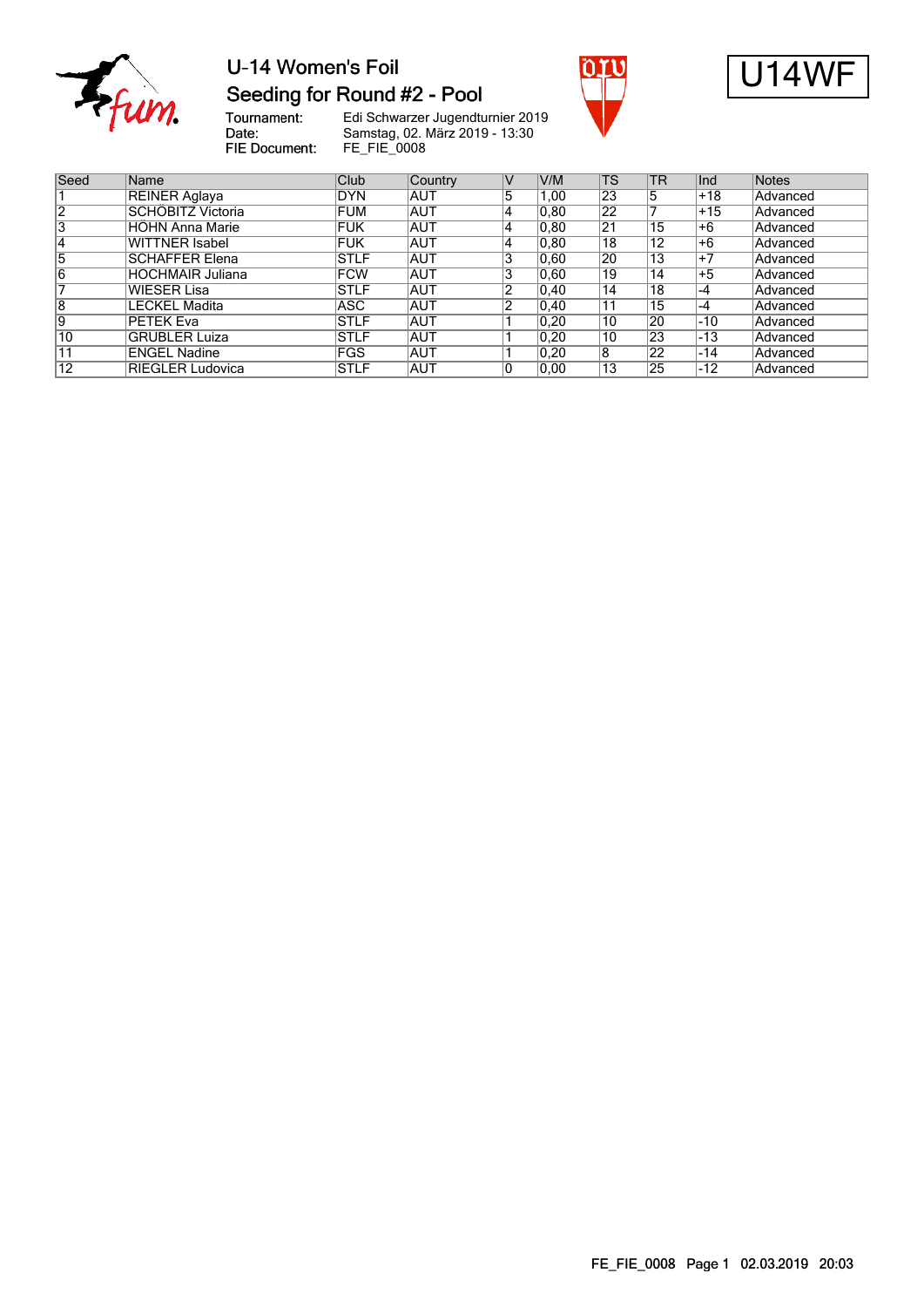

#### U-14 Women's Foil **Round #2 Pool Results**





Tournament:<br>Date: FIE Document:

|                       | Strip 3                 | Referee(s):                |                |                |                |                |                |                |                |                |      |        |     |       |
|-----------------------|-------------------------|----------------------------|----------------|----------------|----------------|----------------|----------------|----------------|----------------|----------------|------|--------|-----|-------|
|                       | 15:25                   | SCHIEBEL Paul (UFCW / AUT) |                |                |                |                |                |                |                |                |      |        |     |       |
| Name                  |                         | <b>Affiliation</b>         | #              |                | $\overline{2}$ | 3              | 4              | 5              | 6              | v              |      | V/M TS | TR. | Ind   |
|                       | <b>RIEGLER Ludovica</b> | STLF / AUT                 |                |                | D <sub>2</sub> | D <sub>0</sub> | D <sub>2</sub> | D <sub>2</sub> | D <sub>3</sub> | 0              | 0,00 | 9      | 25  | $-16$ |
| PETEK Eva             |                         | STLF / AUT                 | $\mathcal{P}$  | V <sub>5</sub> |                | D <sub>3</sub> | D <sub>2</sub> | D <sub>0</sub> | V4             | $\overline{2}$ | 0,40 | 14     | 18  | $-4$  |
|                       | <b>SCHAFFER Elena</b>   | STLF / AUT                 | 3              | V <sub>5</sub> | V <sub>5</sub> |                | D <sub>0</sub> | D <sub>0</sub> | D <sub>4</sub> | $\overline{2}$ | 0,40 | 14     | 18  | -4    |
| <b>WITTNER Isabel</b> |                         | FUK / AUT                  | $\overline{4}$ | V <sub>5</sub> | V5             | V5             |                | D1             | V <sub>2</sub> | 4              | 0,80 | 18     | 9   | 9     |
| <b>REINER Aglaya</b>  |                         | DYN / AUT                  | 5              | V <sub>5</sub> | V5             | V5             | V5             |                | V3             | 5              | 1,00 | 23     | 5   | 18    |
| <b>LECKEL Madita</b>  |                         | ASC / AUT                  | 6              | V5             | D1             | V5             | D <sub>0</sub> | D <sub>2</sub> |                | $\overline{2}$ | 0,40 | 13     | 16  | $-3$  |

| η                    | Strip 8                 | Referee(s):        |                          |                |                |                |                |                |                |  |   |      |           |                |       |
|----------------------|-------------------------|--------------------|--------------------------|----------------|----------------|----------------|----------------|----------------|----------------|--|---|------|-----------|----------------|-------|
|                      | 15:25                   |                    | KAIN Martin (AFCS / AUT) |                |                |                |                |                |                |  |   |      |           |                |       |
| Name                 |                         | <b>Affiliation</b> | #                        |                | $\overline{2}$ | 3              | $\overline{4}$ | 5              | 6              |  | v | V/M  | <b>TS</b> | <b>TR</b>      | Ind   |
| <b>WIESER Lisa</b>   |                         | STLF / AUT         | 1                        |                | V5             | D1             | D1             | D4             | D <sub>0</sub> |  |   | 0,20 | 11        | 24             | $-13$ |
| <b>GRÜBLER Luiza</b> |                         | STLF / AUT         | $\overline{2}$           | D4             |                | V <sub>5</sub> | D <sub>0</sub> | D <sub>2</sub> | D <sub>0</sub> |  |   | 0,20 | 11        | 22             | $-11$ |
| <b>ENGEL Nadine</b>  |                         | FGS / AUT          | 3                        | V5             | D <sub>2</sub> |                | D <sub>0</sub> | D <sub>1</sub> | D <sub>1</sub> |  |   | 0,20 | 9         | 21             | $-12$ |
|                      | <b>HOCHMAIR Juliana</b> | FCW / AUT          | 4                        | V <sub>5</sub> | V <sub>5</sub> | V <sub>5</sub> |                | V <sub>5</sub> | D <sub>0</sub> |  | 4 | 0,80 | 20        | 7              | 13    |
|                      | HÖHN Anna Marie         | FUK / AUT          | 5                        | V5             | V5             | V <sub>5</sub> | D <sub>2</sub> |                | D <sub>1</sub> |  | 3 | 0,60 | 18        | 17             | 1     |
|                      | SCHÖBITZ Victoria       | FUM / AUT          | 6                        | V5             | V <sub>5</sub> | V <sub>5</sub> | V <sub>4</sub> | V <sub>5</sub> |                |  | 5 | 1,00 | 24        | $\overline{2}$ | 22    |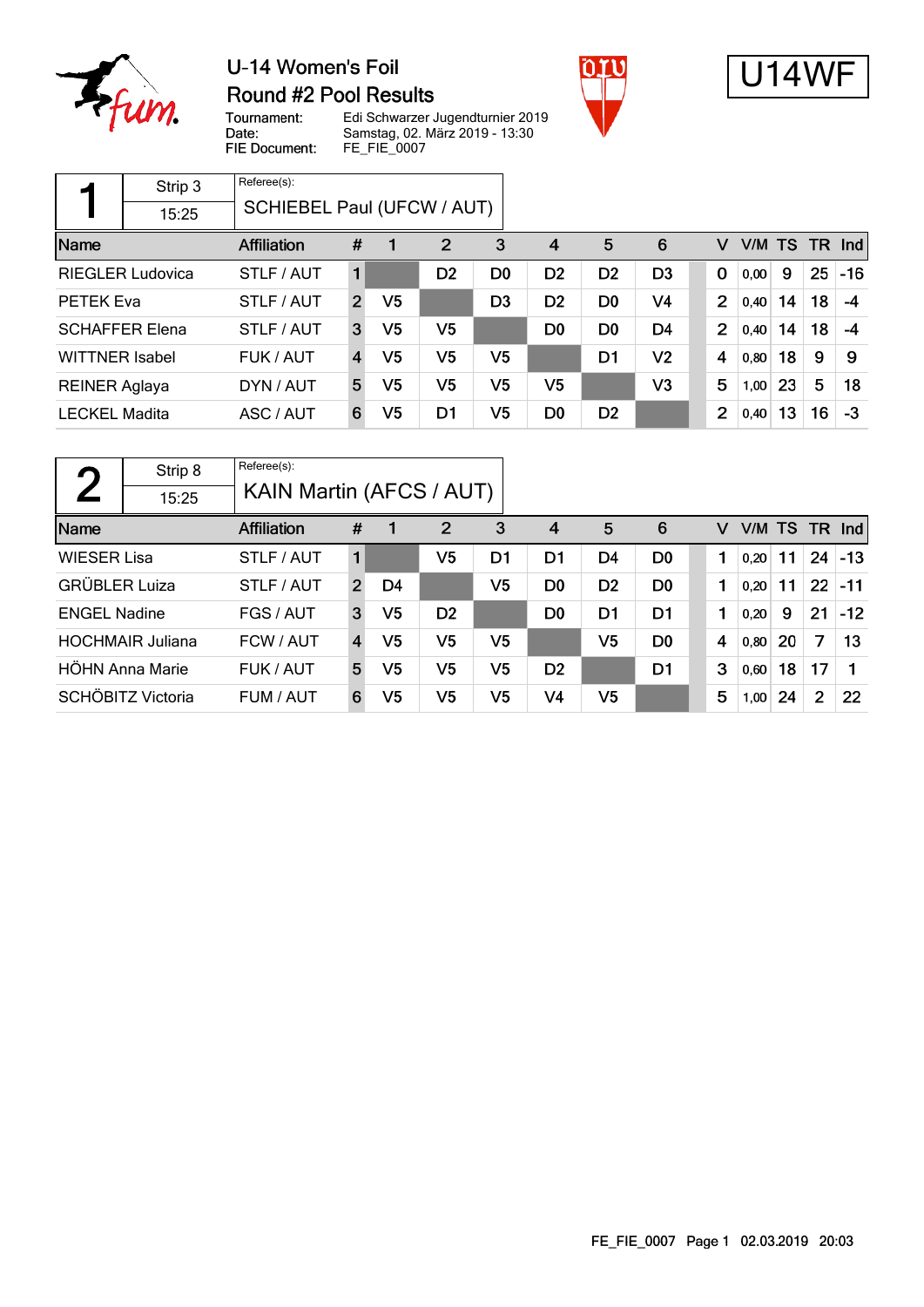

#### U-14 Women's Foil Seeding for Round #3 - DE





Tournament:<br>Date: FIE Document:

| Seed | Name                     | Club        | Country    | IV | V/M            | <b>TS</b> | TR             | lnd.  | <b>Notes</b> |
|------|--------------------------|-------------|------------|----|----------------|-----------|----------------|-------|--------------|
|      | REINER Aglaya            | DYN!        | AUT        | 10 | 1.00           | 46        | 10             | $+36$ | Advanced     |
| 12   | <b>SCHÖBITZ Victoria</b> | FUM         | <b>AUT</b> | 9  | 0.90           | 46        | 19             | $+37$ | Advanced     |
| 3    | <b>WITTNER Isabel</b>    | <b>FUK</b>  | <b>AUT</b> | 8  | 0.80           | 36        | 121            | $+15$ | Advanced     |
| 14   | <b>HOCHMAIR Juliana</b>  | <b>FCW</b>  | <b>AUT</b> |    | 0,70           | 39        | 2 <sub>1</sub> | $+18$ | Advanced     |
| 5    | HÖHN Anna Marie          | <b>FUK</b>  | <b>AUT</b> |    | 0,70           | 39        | 32             | $+7$  | Advanced     |
| 6    | <b>SCHAFFER Elena</b>    | ISTLF       | <b>AUT</b> | ۰h | 0.50           | 34        | 31             | $+3$  | Advanced     |
|      | LECKEL Madita            | ASC         | <b>AUT</b> |    | $ 0,40\rangle$ | 24        | 31             | -7    | Advanced     |
| 8    | PETEK Eva                | ISTLF       | <b>AUT</b> |    | $ 0,30\rangle$ | 24        | 38             | $-14$ | Advanced     |
| 19   | <b>WIESER Lisa</b>       | ISTLF       | <b>AUT</b> |    | 0.30           | 25        | 42             | $-17$ | Advanced     |
| 10   | GRÜBLER Luiza            | <b>STLF</b> | <b>AUT</b> |    | 0,20           | 21        | 45             | $-24$ | Eliminated   |
|      | <b>ENGEL Nadine</b>      | <b>FGS</b>  | <b>AUT</b> |    | $ 0,20\rangle$ | 17        | 43             | $-26$ | Eliminated   |
| 12   | <b>RIEGLER Ludovica</b>  | <b>STLF</b> | AUT        |    | 0.00           | 22        | 50             | $-28$ | Eliminated   |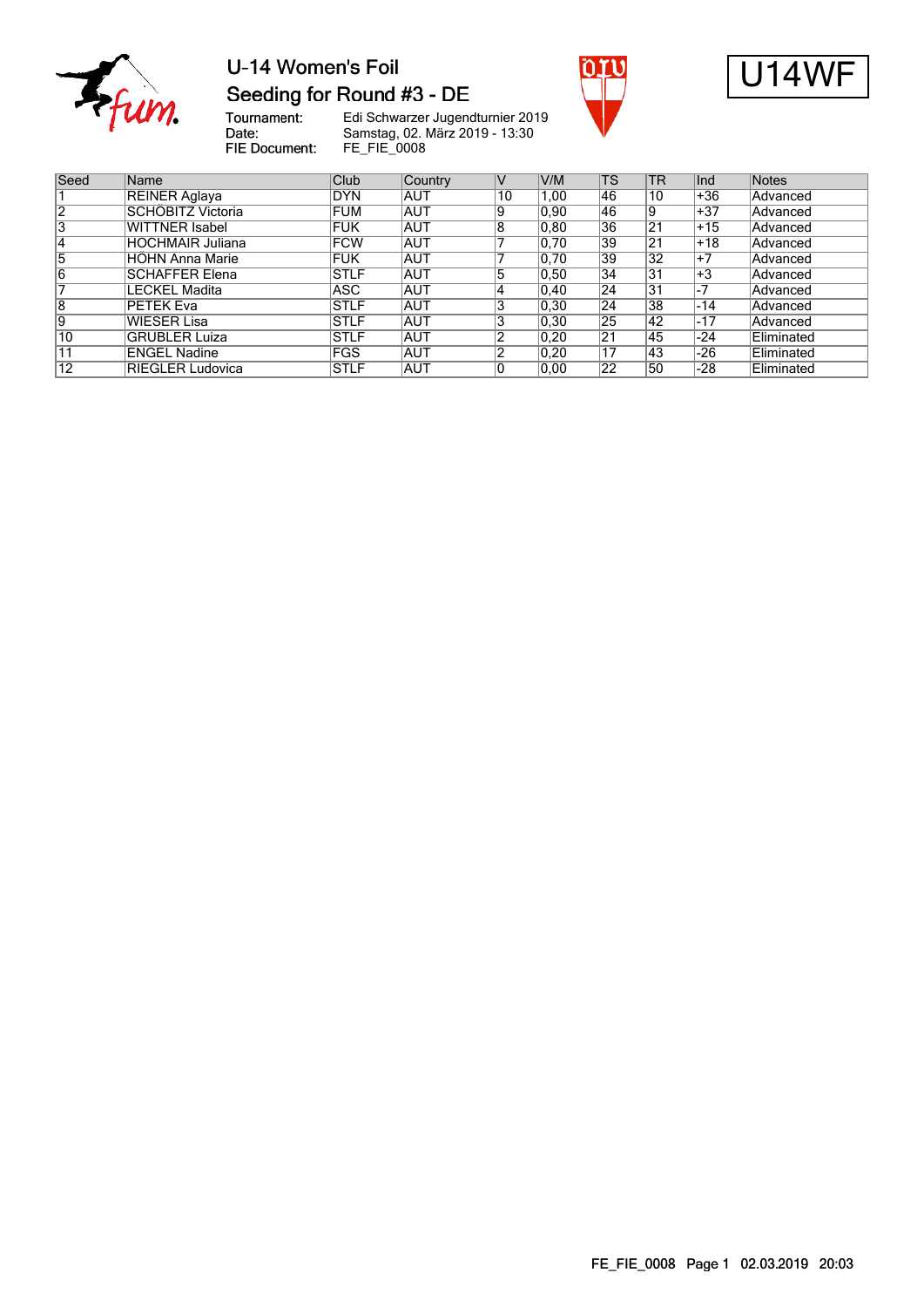#### U-14 Women's Foil - Round #3 - DE (Table of 16)

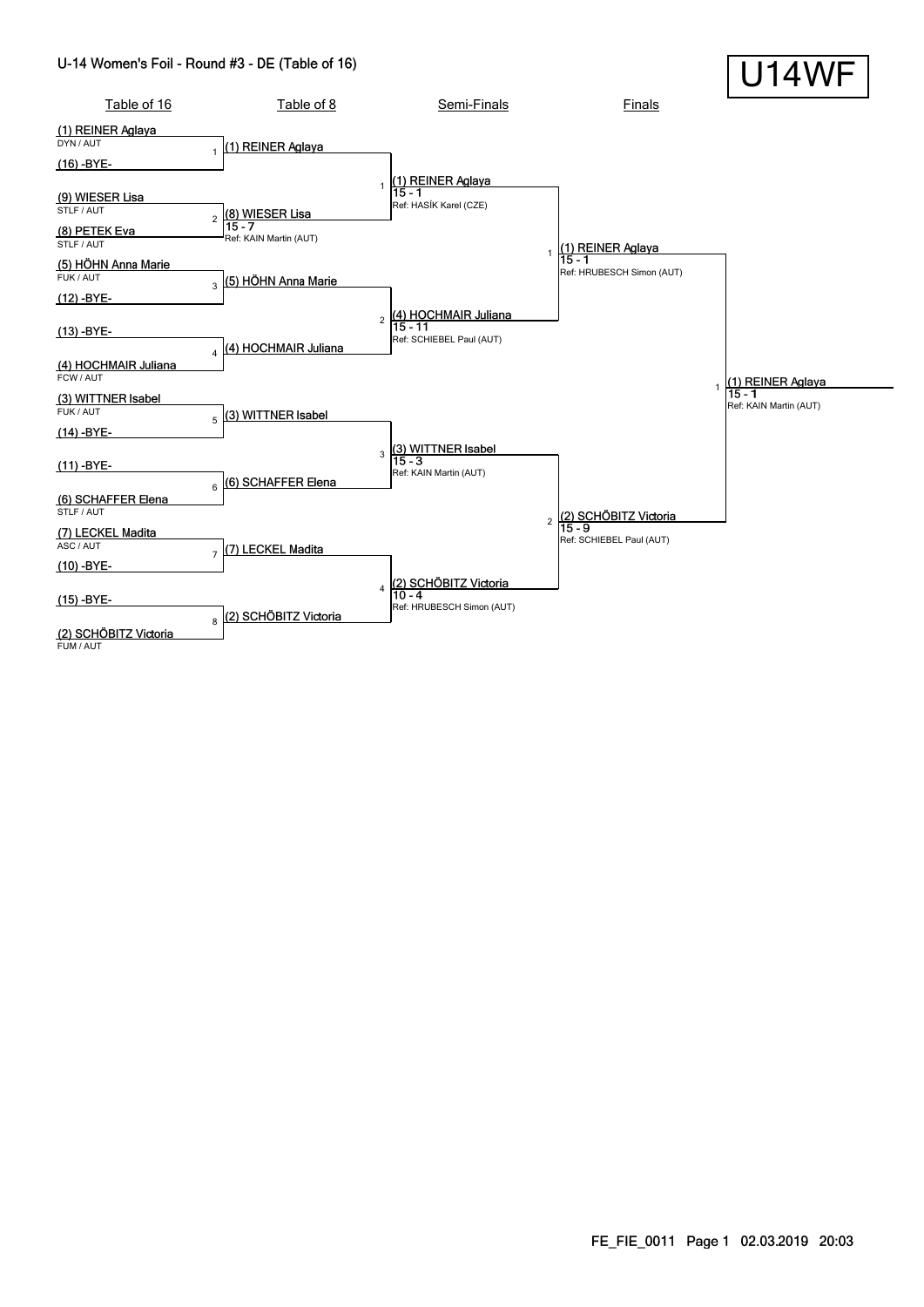

## U-14 Women's Foil





**Final Ranking** 

Tournament:<br>Date: FIE Document:

| Place           | Name                    | <b>Clubs</b> | <b>Country</b> | <b>Birthdate</b> |
|-----------------|-------------------------|--------------|----------------|------------------|
|                 | REINER Aglaya           | <b>DYN</b>   | IAUT           | 10.06.2006       |
| $\overline{2}$  | SCHÖBITZ Victoria       | <b>FUM</b>   | AUT            | 07.02.2006       |
| 3T              | WITTNER Isabel          | <b>FUK</b>   | <b>AUT</b>     | 14.06.2006       |
| $\overline{3T}$ | <b>HOCHMAIR Juliana</b> | <b>FCW</b>   | <b>AUT</b>     | 31.10.2005       |
| $\overline{5}$  | <b>HOHN Anna Marie</b>  | <b>FUK</b>   | IAUT           | 07.09.2005       |
| $\overline{6}$  | <b>SCHAFFER Elena</b>   | <b>STLF</b>  | <b>AUT</b>     |                  |
| 7               | <b>LECKEL Madita</b>    | <b>ASC</b>   | <b>AUT</b>     | 26.12.2006       |
| $\overline{8}$  | <b>WIESER Lisa</b>      | <b>STLF</b>  | IAUT           |                  |
| 9               | PETEK Eva               | <b>STLF</b>  | IAUT           |                  |
| 10              | <b>GRÜBLER Luiza</b>    | <b>STLF</b>  | <b>AUT</b>     |                  |
| 11              | <b>ENGEL Nadine</b>     | <b>FGS</b>   | IAUT           | 30.03.2005       |
| $\overline{12}$ | <b>RIEGLER Ludovica</b> | <b>STLF</b>  | IAUT           |                  |